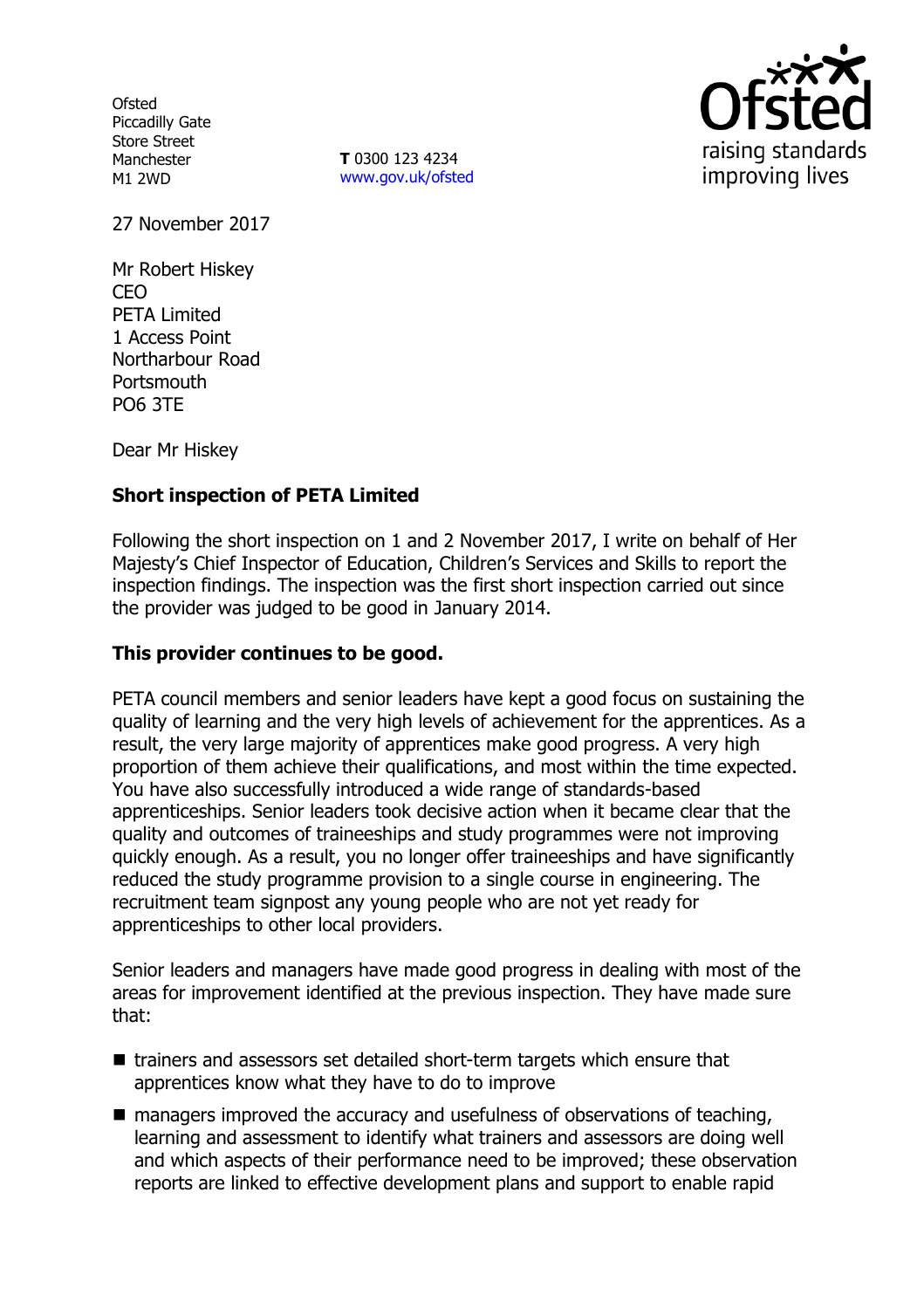

improvement where required

- managers accurately evaluated the reasons for the continued poor achievement rates on study programmes in the self-assessment report
- managers now closely monitor apprentices' progress and use the management information system well to identify individuals who are making slow progress and provide additional support to improve progress.

## **Safeguarding is effective.**

Leaders, managers and staff place a very high priority on safeguarding. Managers carry out appropriate checks on all staff who have regular contact with apprentices and learners.

Instructors and tutors provide effective safeguarding training during apprentices' and learners' induction. They reinforce this by including appropriate safeguarding and health and safety themes in frequent progress reviews. Apprentices and learners feel safe and are safe. They know what to do if they have concerns and they have a good understanding of safe working practices. Where concerns are reported, managers keep detailed records and take appropriate action.

Apart from a very small number of apprentices who have just started their programmes, apprentices and learners are aware of the dangers of extremism and radicalisation. Managers have developed a thorough risk assessment and action plan that they regularly review and update to meet their 'Prevent' duties.

## **Inspection findings**

- The large majority of apprentices and study programme learners are making at least the progress expected of them. Many are making good progress. Most of those who have recently started their framework or standards-based apprenticeships can already recognise how the skills and knowledge they have gained will help them in the workplace. Apprentices on standards-based programmes, for example, perform machining operations to high standards and use complex, dangerous machinery safely.
- Trainers and assessors help the large majority of apprentices to improve their mathematical skills and to achieve their qualifications. For example, apprentices take measurements and perform calculations to ensure that the components they manufacture are within tight tolerances.
- Mathematics tutors provide good, well-tailored, individual support. This helps the large majority of apprentices and learners to make good or better progress.
- Trainers and assessors improve apprentices' English well on business-related programmes. They provide detailed, accurate feedback that helps apprentices to recognise their mistakes and understand how to improve their written English. These apprentices produce workbooks with well-written reports demonstrating their knowledge and understanding of important theories such as models of communication. They maintain good standards of written English. However,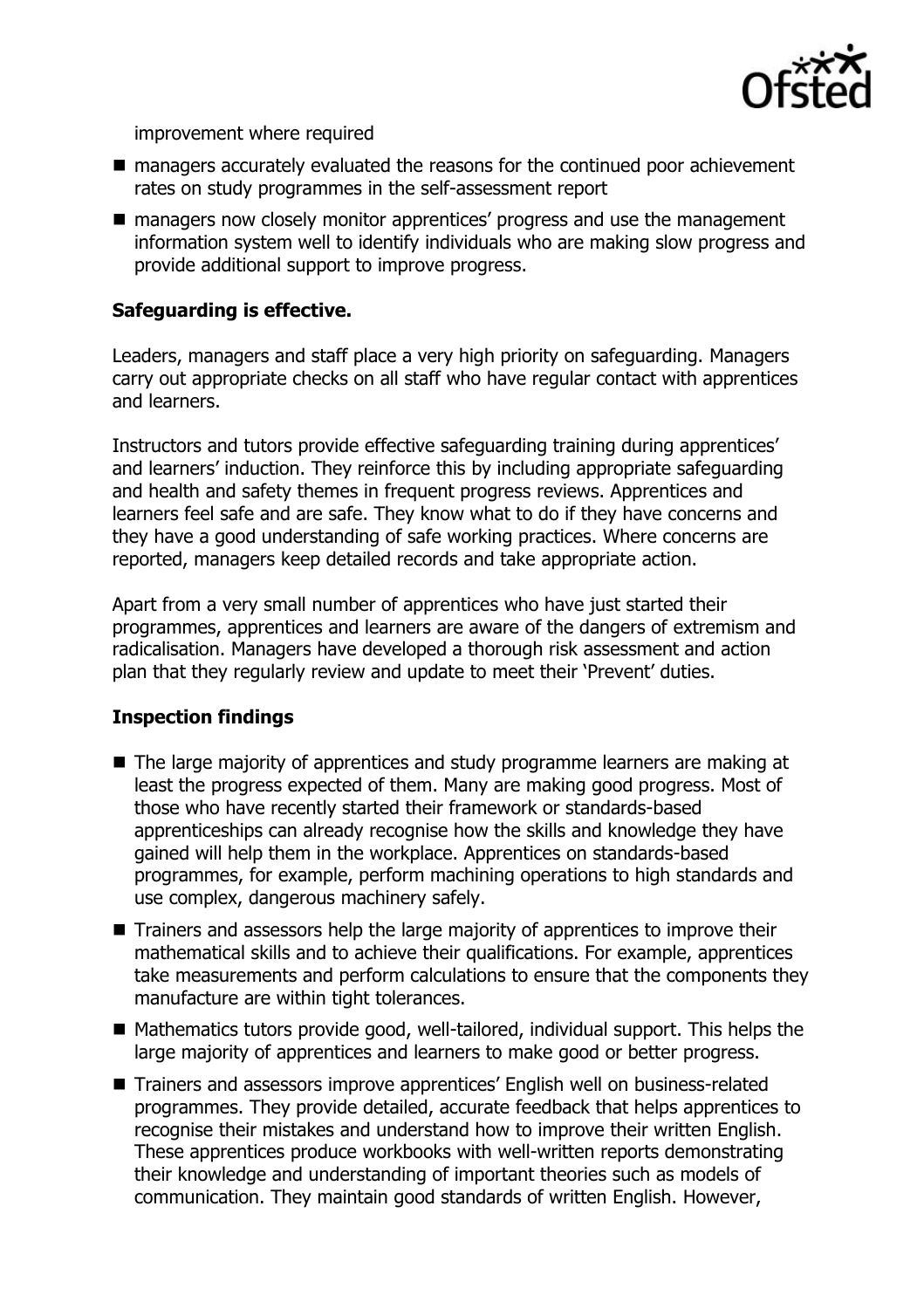

instructors on engineering programmes do not always provide good-quality feedback on marked work to help apprentices and learners improve their written English skills.

- The provider's own data for 2016/17 shows that achievement rates for apprentices remained high and well above those at similar providers and nationally. However, achievement rates for study programme learners and trainees did not improve sufficiently quickly. Data also demonstrates that managers do not yet monitor the relative achievement of apprentices and learners from disadvantaged backgrounds, and this requires improvement.
- Apprentices on standards and frameworks develop highly relevant and valued skills. For example, one standards-based apprentice is responsible for testing and repairing actuators used with domestic aircraft fuel delivery systems and works to very high standards demonstrating high-level skills.
- The vast majority of employers are very positive about the experience of working with PETA managers and assessors. These employers are closely involved in all aspects of planning and delivering learning. They routinely plan work rotas to allow their apprentices to develop workplace skills that meet the framework or standard. They are also involved at each progress review to agree new short-term targets with the apprentice. These targets make sure that apprentices' learning is closely linked to employment needs. Because of this good partnership working, many employers have worked with PETA for many years. An insurance company, for example, has now employed five apprentices in succession and values highly the contribution these young people make to the organisation.
- Many apprentices gain promotion or take on additional responsibilities as a direct result of the improved skills, knowledge and behaviours they develop during their apprenticeships. One business apprentice, for example, was recently promoted to the role of project coordinator, with a new apprentice appointed to replace her.
- Although trainers and assessors now set good short-term targets which help apprentices and learners make rapid progress, longer-term targets are less useful. There are good examples of detailed longer-term targets. These have dates that recognise individual abilities and potential. However, too many assessors set the same targets and timescales for groups rather than individuals.
- Apprentices who started their standards-based programmes in September are making good progress, but they do not yet know which grade they are working towards. Managers need to use the results of initial assessments and early progress reviews to identify more quickly those apprentices who are capable of achieving merits and distinctions.
- The process managers use to evaluate the quality of teaching, learning and assessment is now accurate and is helping trainers and assessors to improve. However, mangers do not yet have good information about the quality of lessons provided by local colleges for a small minority of apprentices.